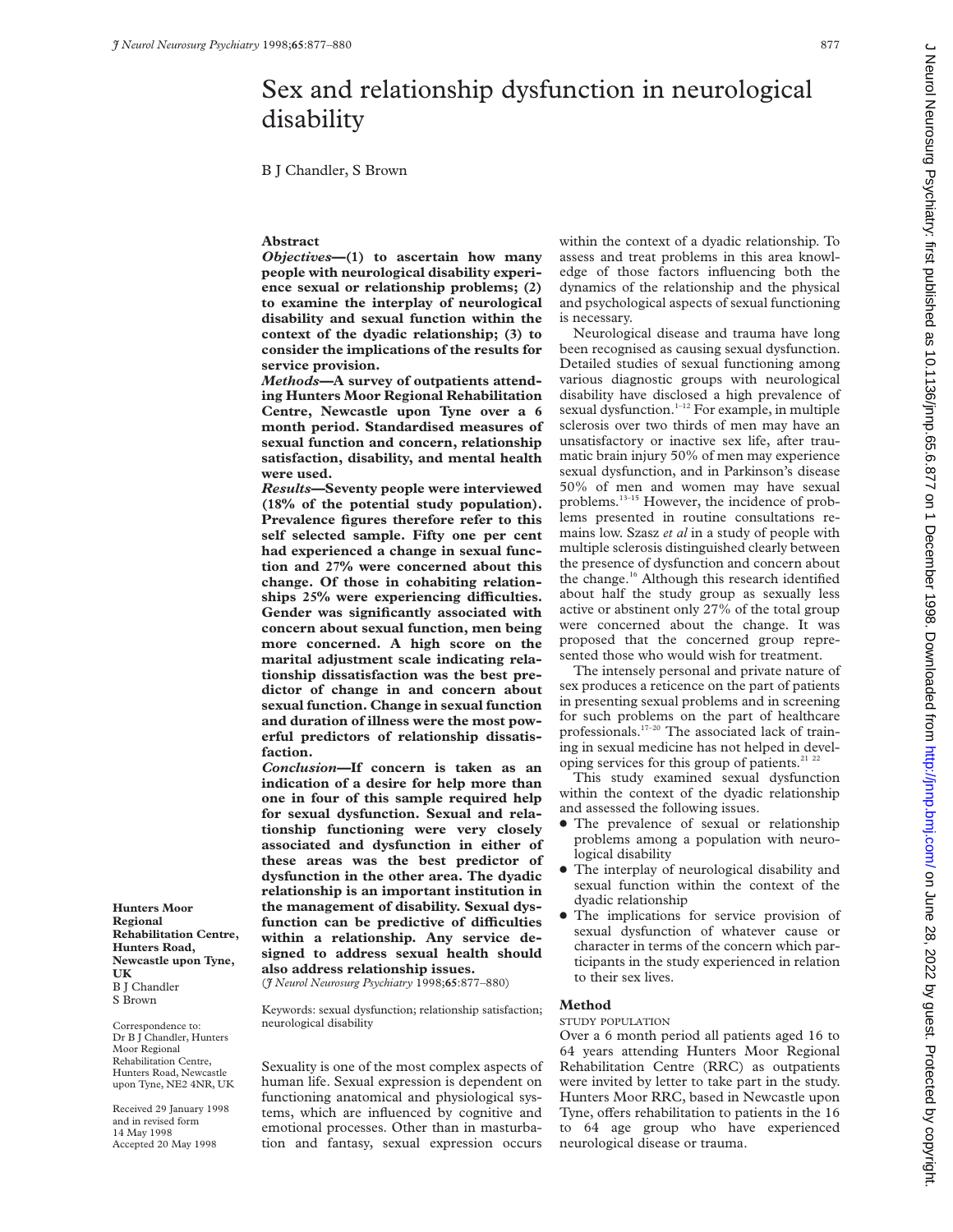# STUDY PLAN

The project was conducted in two phases. Phase 1 (reported in this paper) was an interview based survey with neurologically disabled subjects. Interviews were conducted by a research psychologist (SB) at the RRC unless the subject had indicated a wish to be interviewed at home. Phase 2 encompassed in depth focused interviews with a few subjects and their partners The interviews were recorded, transcribed, and coded for analysis (reported separately).

Having gathered general demographic information, specific measures were used.

### MODIFIED MINI MENTAL STATE EXAMINATION

The modified mini mental state examination was used as a brief screen for severe impairment of cognitive functioning which would preclude a person from understanding the study questions.<sup>23</sup> Those scoring less than 3 were excluded from the study. Less severe cognitive problems were accepted as part of the range of neurological disability and were identified on the subscale of the OPCS disability screening questionnaire.

#### GENERAL HEALTH QUESTIONNAIRE 12 ITEM **VERSION**

Psychological distress is well recognised as a contributory factor in sexual or relationship dissatisfaction.25–26 The GHQ 12 provided a brief well validated screening tool for detecting general psychiatric morbidity. A score of 2 or more distinguished between psychologically distressed and non-distressed cases

#### OPCS DISABILITY SCALE

The OPCS disability scale gave an overall disability score as well as subscale scores for specific areas of disability.27 It has been validated in population based studies and has more recently been used as an alternative to the Kurtzke scale in a study of people with multiple sclerosis.<sup>28</sup>

GOLOMBOK RUST INVENTORY OF MARITAL STATE The Golombok Rust Inventory of marital state gave an overall score of relationship satisfaction.<sup>29</sup> It was designed and validated for use among heterosexual people in cohabiting relationships.30 31 The questionnaire comprises 28 items covering shared interests, independence, communication, decision making, warmth and love, trust and respect, role expectation and goals, commitment, extent of agreement, and attitudes to relationships.

# SEXUAL FUNCTION SCALE<sup>16</sup>

The sexual function scale was originally designed for use in a population with multiple sclerosis. It consists of five points indicating a change in sexual function or concern about that change. It provides a subjective assessment of sexual satisfaction, which is arguably the most meaningful measure of sexual expression. A sixth category was used in this study to incorporate those subjects who were not in a current sexual relationship and therefore were not aware of altered sexual functioning.

## **SUBJECTS**

The total number of potential respondents was 398, of whom 44% were male and 56% were female, with a mean age of 46 years. Ninety two people agreed to take part in the study. Twenty two subjects were subsequently excluded; three because of cognitive problems and 19 who lived too far from the RRC to allow a home visit, which was their preference for the interview.

# **Results**

### DEMOGRAPHIC DETAILS

Seventy people were interviewed (18% of the potential study population), 31 were men and 39 were women, with a mean age of 47 (SD 10) years. This was not significantly different from the age and sex distribution of the study population. The diagnoses included multiple sclerosis (33%), focal dystonia (33%), stroke (14%), head injury (6%), and various other conditions including generalised dystonia and spinal injury (14%). Most of the sample was mild to moderately disabled with a mean score of 3.5 on the OPCS scale. Twenty subjects scored zero (no disability) and three scored 10 (very severely disabled). Forty two people scored two or more on the GHQ, implying psychiatric morbidity.

### RELATIONSHIPS

Sixty seven per cent (n=48) of the sample were married or cohabiting. Of those living alone 10% (n=7) had a stable relationship.

Of those in cohabiting relationships 30 subjects scored in the above average range of the GRIMS suggesting a high level of satisfaction with their relationship. Six had an average score. Seven scored in the range "poor" or "bad" and five had scores indicating severe relationship problems. In total 25% of those in a cohabiting relationship had problems of a sufficient magnitude to cause concern.

The influence of gender and diagnosis on relationship satisfaction was examined using a Mann-Whitney *U* test. There was no significant difference in relationship satisfaction between men and women (p=0.37). Examination of the two principal diagnostic groups showed that subjects with a diagnosis of multiple sclerosis or dystonia did not differ significantly in relationship satisfaction from other diagnostic groups (p=0.28 and 0.52 respectively).

A significant correlation between higher GRIMS scores (indicating poor relationship satisfaction) and increasing severity of disability was found (Spearman's  $r=0.29$ ,  $p<0.05$ ). Duration of illness did not significantly influence relationship satisfaction (Spearman's *r* test,  $p=0.29$ ).

There was no significant difference in relationship satisfaction between those who were and were not psychologically distressed as measured by the GHQ ( $\chi^2$  squared p=0.48).

## SEXUAL FUNCTIONING

Fifty one per cent (n=36) of the sample had experienced a change in sexual function, sexual activity, or had become abstemious. Of these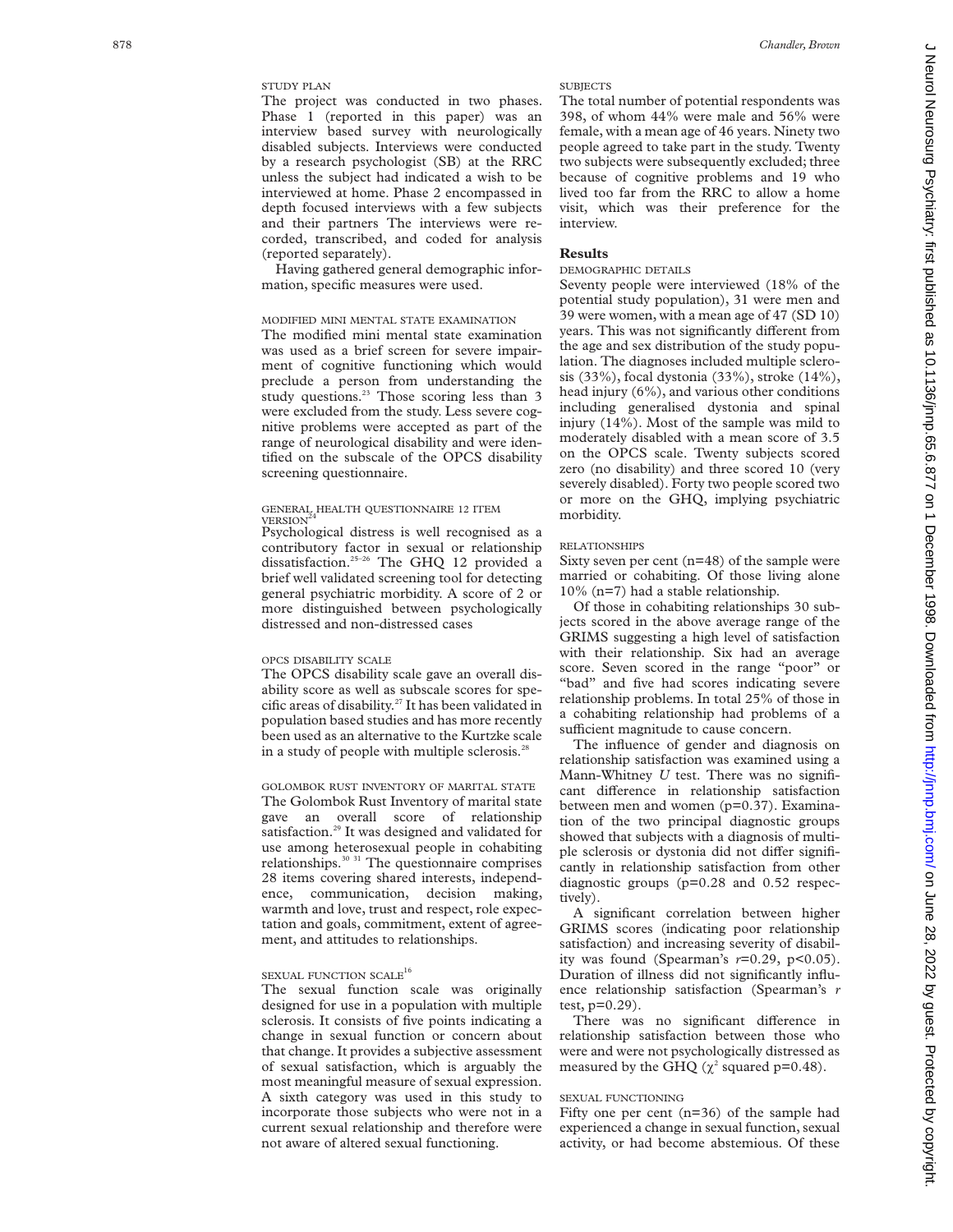*Table 1 Results using the Szasz sexual functioning scale*

| Raw scores | Interpretation                                         | Frequency |
|------------|--------------------------------------------------------|-----------|
|            | No change in sexual function                           | 28        |
|            | Sexually less active/some sexual changes/not concerned |           |
|            | Sexually less active/some changes/concerned            |           |
|            | Sexually inactive (abstinent) concerned                |           |
|            | Sexually inactive (abstinent) not concerned            | 10        |
|            | Not in a sexual relationship/not aware of change       |           |

people, over half (n=19) expressed concern about this change (table 1). Those who were concerned showed significantly less psychological distress (assessed by the GHQ) than those not concerned (Fisher's exact test p=0.04). Change in sexual function alone did not correlate with psychological distress.

Gender was not significantly associated with change in sexual functioning but was associated with concern about sexual function (contingency coefficient=0.28,  $p<0.01$ ), with men being more concerned than women.

The overall disability score was not significantly associated with either change in sexual activity or concern about that change, but there were associations between particular subgroups on the scale assessed by the Mann-Whitney *U* test.

Change in sexual functioning was significantly associated with difficulties in the areas of personal care (p<0.02), locomotion (p<0.02), and continence (p<0.01).

Concern about sexual function was associated with continence (p<0.01).

Abstinence from sexual activity was significantly associated with the overall severity of disability  $(p<0.01)$ , and in particular with the subscale scores for personal care  $(p<0.02)$ , locomotion (p<0.01), and intellectual function  $(p<0.01)$ . Those with greater difficulties in these three areas were more likely to have become abstinent.

The influence of diagnosis on change in sexual function, concern, and abstinence was explored. A significant association between a diagnosis of multiple sclerosis, change in sexual function (contingency coefficient=0.30, p<0.01), and abstinence (contingency coefficient=0.36,  $p<0.01$ ) was found but not between this diagnosis and concern.

#### SEXUAL AND RELATIONSHIP FUNCTION

Of the 48 people in cohabiting relationships 21 had not experienced a change in sexual function or activity and did not have any major relationship problems. Only one person experienced relationship difficulties in the absence of any sexual disturbance. The distribution of results for relationship and sexual functioning is shown in table 2.

*Table 2 Distribution of cases by sexual function and relationship satisfaction*

|                                                                                                  | No relationship Relationship<br>problems<br>GRIMS < 34 | problems<br>$GRIMS \geq 34$ |
|--------------------------------------------------------------------------------------------------|--------------------------------------------------------|-----------------------------|
| No change in sexual function/activity or not aware of any change 21                              |                                                        |                             |
| Some change in sexual function and/or activity or given up sex<br>and concerned about the change |                                                        | 8                           |
| Some change in sexual function and/or activity or given up sex                                   |                                                        | 3                           |
| and not concerned about the change                                                               | 8                                                      |                             |

Sexual function and relationship satisfaction were explored for association using a Mann-Whitney *U* test. Scores on the GRIMS scale of marital satisfaction were significantly associated with change in sexual function (p<0.01), concern about the change  $(p<0.01)$ , and abstinence (p<0.01). People who were less satisfied with their relationship were more likely to have experienced altered sexual functioning and concern about this.

# PREDICTING CHANGE IN AND CONCERN ABOUT SEXUAL FUNCTION

To assess which subjects were likely to experience change in and concern about sexual function, a series of logistic regression analyses were conducted.

The level of relationship satisfaction as measured by the GRIMS score was the greatest predictor of a change in and concern about sexual function and this accounted for 10% and 9% of the variance respectively. The greater the degree of distress between the partners, the greater the likelihood of a change in sexual function and concern about that change. Gender accounted for 6% of the variance in predicting concern about sexual function with men being more concerned than women. Relationship dysfunction was also the greatest predictor of sexual abstinence, accounting for 6% of the variance. The severity of disability accounted for 5% of the variance.

Overall a high GRIMS score  $(\geq 34$ , indicating relationship problems) was the best predictor of sexual change, concern about that change, and abstinence.

# PREDICTING RELATIONSHIP DISSATISFACTION

The predictors of relationship satisfaction were examined using a linear regression analysis. Change in sexual function and duration of illness were the most powerful predictors of relationship dissatisfaction, accounting for 21% and 7% of the variance respectively.

#### **Discussion**

This study provides descriptive data about sexual and relationship functioning among a self selected sample with neurological disability. Due to the low response rate reliable prevalence data cannot be derived.

Sexual and relationship dysfunction are not life threatening consequences of neurological disease, but their occurrence may be associated with a considerable amount of unhappiness and poor quality of life. $32-35$  Of those subjects who were aware of a change in sexual functioning over half were concerned about the change. This represented 27% of the study sample and supports the results of Szasz *et al*. <sup>16</sup> In addition, 25% of couples were experiencing relationship problems sufficient to warrant intervention. This offers an indication of the proportion of people who might wish to access services dealing with sexual and relationship issues in the context disability.

For relationship satisfaction the greatest predictive factor of dysfunction was change in sexual functioning with duration of illness also contributing. The cause of sexual dysfunction